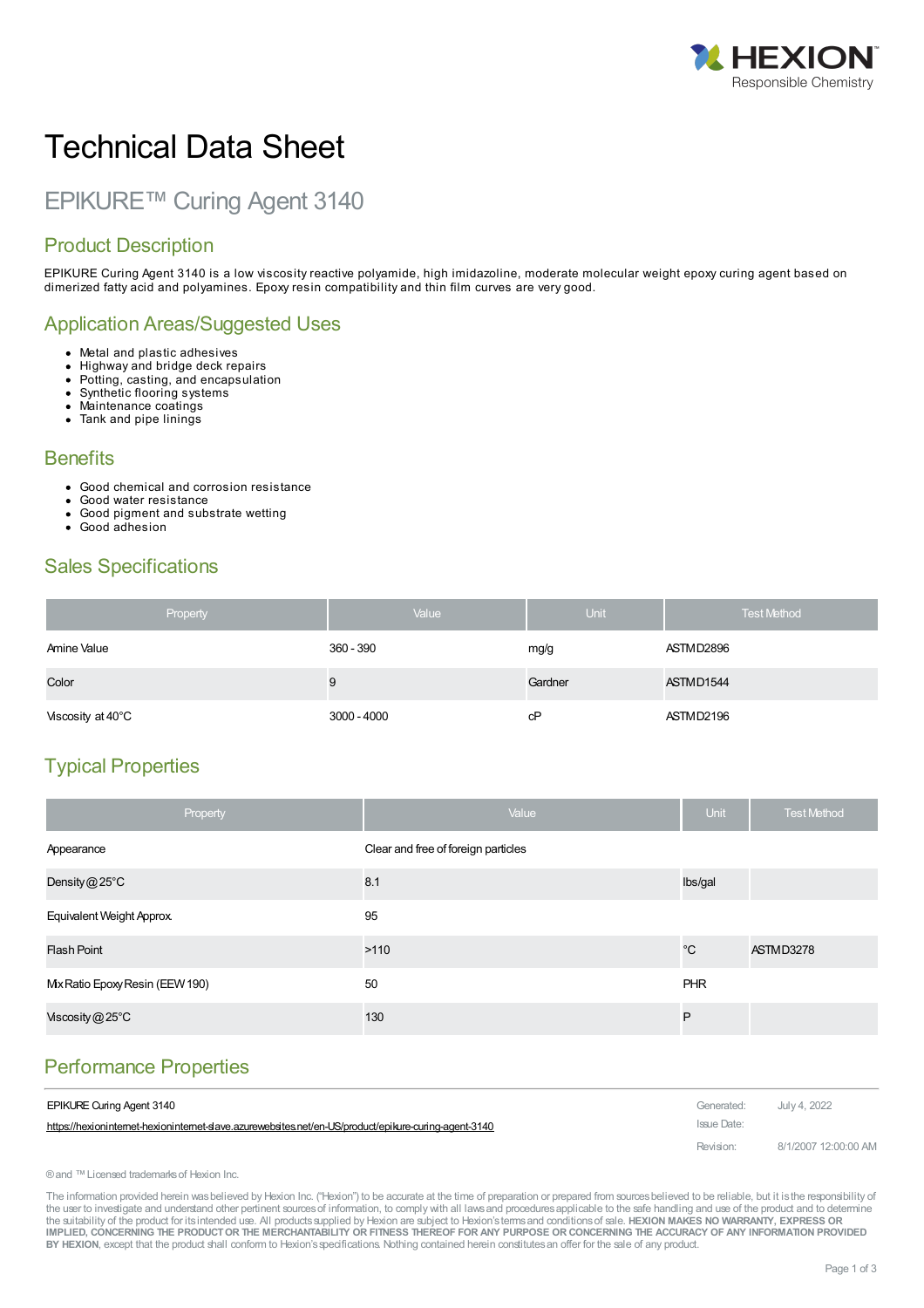| Table 1 / Properties of EPON Resin 828 cured with EPIKURE Curing Agent 3140 |        |                    |          |                           |                          |                          |
|-----------------------------------------------------------------------------|--------|--------------------|----------|---------------------------|--------------------------|--------------------------|
| Composition                                                                 | Method | <b>Units</b>       | $\Delta$ | $\ensuremath{\mathsf{B}}$ | $\underline{\mathbb{C}}$ | $\underline{\mathsf{D}}$ |
| EPON™ Resin 828                                                             |        |                    | 100      | 100                       | 100                      | 100                      |
| EPIKURE Curing Agent 3140                                                   |        |                    | 45       | 90                        | 45                       | 90                       |
|                                                                             |        |                    |          |                           |                          |                          |
| Blend properties at 25 °C                                                   |        |                    |          |                           |                          |                          |
| Viscosity, Original                                                         |        | cp                 | 11,300   | 9,900                     | 11,300                   | 9,900                    |
| Gel Time, 100 gram mass                                                     |        | hours              | $2.5\,$  | $\overline{2}$            | 2.5                      | $\overline{2}$           |
| Peak Exotherm                                                               |        |                    |          |                           |                          |                          |
| 100 gram mass                                                               |        | $^\circ\mathsf{F}$ | 92       | 97                        | 92                       | 97                       |
| 100 gram mass                                                               |        | $^\circ \text{C}$  | 33       | 36                        | 33                       | 36                       |
|                                                                             |        |                    |          |                           |                          |                          |
| Cured State Properties <sup>1</sup>                                         |        |                    |          |                           |                          |                          |

| <b>Heat Deflection Temperature</b> | D648             | $^{\circ}$ C | 97     | 72     | 66     | 64     |
|------------------------------------|------------------|--------------|--------|--------|--------|--------|
| Tensile Strength, Ultimate         | D638             | psi          | 8,500  | 7,300  | 7,400  | 7,500  |
| Tensile Elongation                 |                  | $\%$         | 4.5    | 11.8   | 3.0    | 7.2    |
| Tensile Modulus, Initial           |                  | ksi          | 420    | 320    | 340    | 290    |
| Flexural Strength, Ultimate        | D790             | psi          | 14,000 | 12,000 | 12,500 | 11,000 |
| <b>Flexural Deflection</b>         |                  | in.          | 0.44   | >0.60  | >0.60  | >0.60  |
| Flexural Modulus, Initial          |                  | ksi          | 310    | 340    | 400    | 340    |
| Compression Strength, Ultimate     | D695             | psi          | 33,000 | 34,000 | 12,600 | 17,200 |
| Compression Strength, Yield        |                  | psi          | -      | 9,100  | 11,500 | 9,600  |
| Izod Impact, notch                 | D <sub>256</sub> | ft-Ib/inch   | 0.51   | 0.88   | 0.63   | 1.18   |

| EPIKURE Curing Agent 3140                                                                           | Generated: July 4, 2022 |                      |
|-----------------------------------------------------------------------------------------------------|-------------------------|----------------------|
| https://hexionintemet-hexionintemet-slave.azurewebsites.net/en-US/product/epikure-curing-agent-3140 | Issue Date:             |                      |
|                                                                                                     | Revision:               | 8/1/2007 12:00:00 AM |

#### ®and ™Licensed trademarksof Hexion Inc.

The information provided herein wasbelieved by Hexion Inc. ("Hexion") to be accurate at the time of preparation or prepared from sources believed to be reliable, but it is the responsibility of<br>the user to investigate and IMPLIED, CONCERNING THE PRODUCT OR THE MERCHANTABILITY OR FITNESS THEREOF FOR ANY PURPOSE OR CONCERNING THE ACCURACY OF ANY INFORMATION PROVIDED<br>BY HEXION, except that the product shall conform to Hexion's specifications.